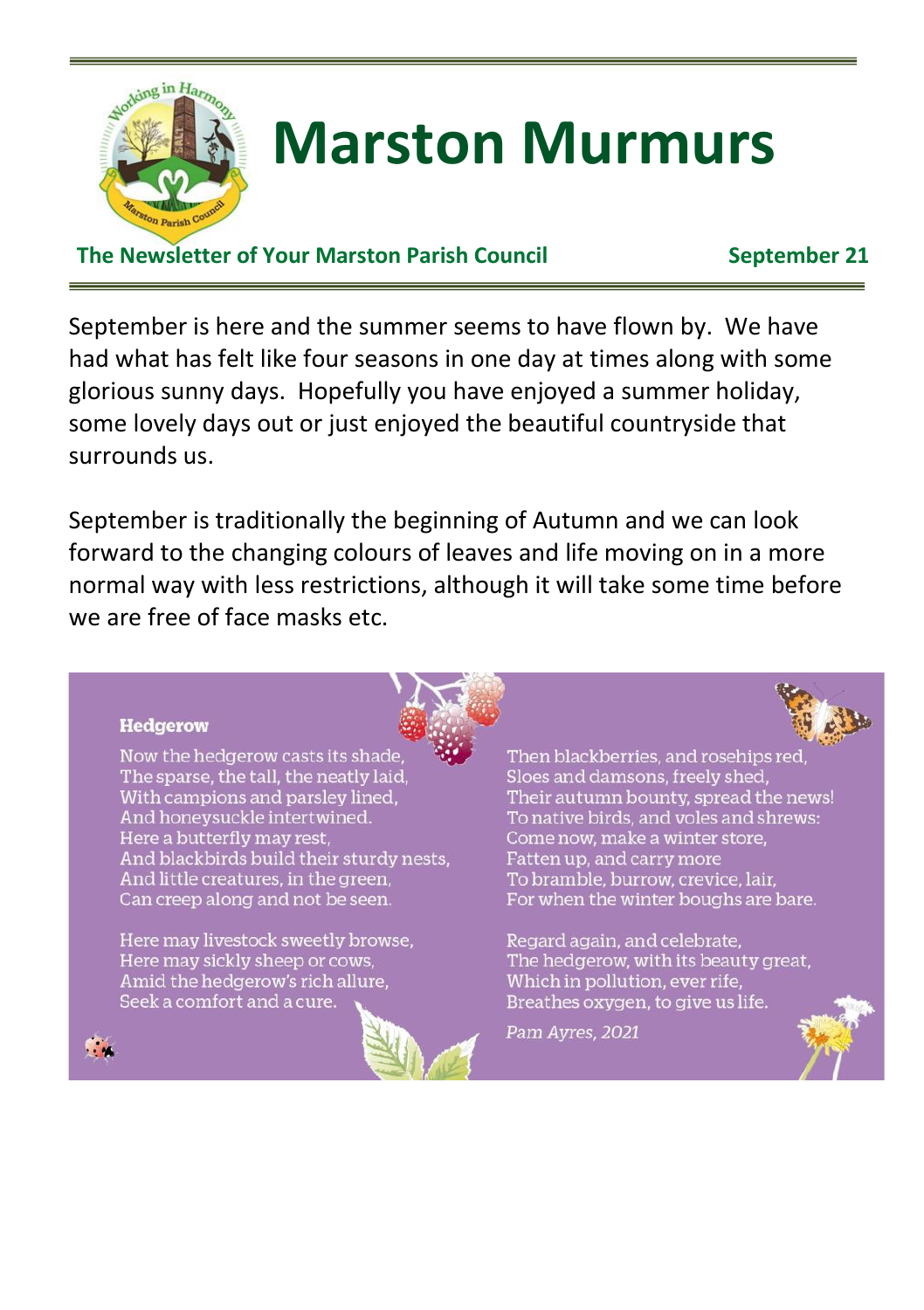### **Parish News**

#### **Next Parish Council Meeting**

Our next meeting is scheduled for Wednesday 8<sup>th</sup> September 2021 at 7pm in the Church Hall.

A full risk assessment will be conducted beforehand ensuring that current government guidelines are followed, and we ask that any member of the public wishing to attend contact our clerk at [clerk@marstonparishcouncil.co.uk](mailto:clerk@marstonparishcouncil.co.uk) for information.

**Coffee mornings** will start again on Tuesday, 7<sup>th</sup> September. We welcome old friends and new friends to come and join our lively conversations, enjoy tea and toast (other refreshments available too!) and Duncan's quiz is bound to challenge our brains.



We will be holding the Macmillan Coffee Morning this year on the 28<sup>th</sup> September in aid of the wonderful Macmillan Nurses that do so much for people living with Cancer.

So join us for home baked cakes to eat or

take away to enjoy later.

#### **Litter Picking**

Three volunteers braved the rain on Saturday 7<sup>th</sup> August to litter pick Ollershaw Lane, three bags of litter was collected and sorted for recyling or disposal.

Thank you to the people who are out on a daily basis collecting litter along our roads, everyone is doing a great job in keeping our countryside tidy.



We have had a visit from CWAC Regulatory Services Officer (Dog Warden) to discuss dog noise and fouling in the area and he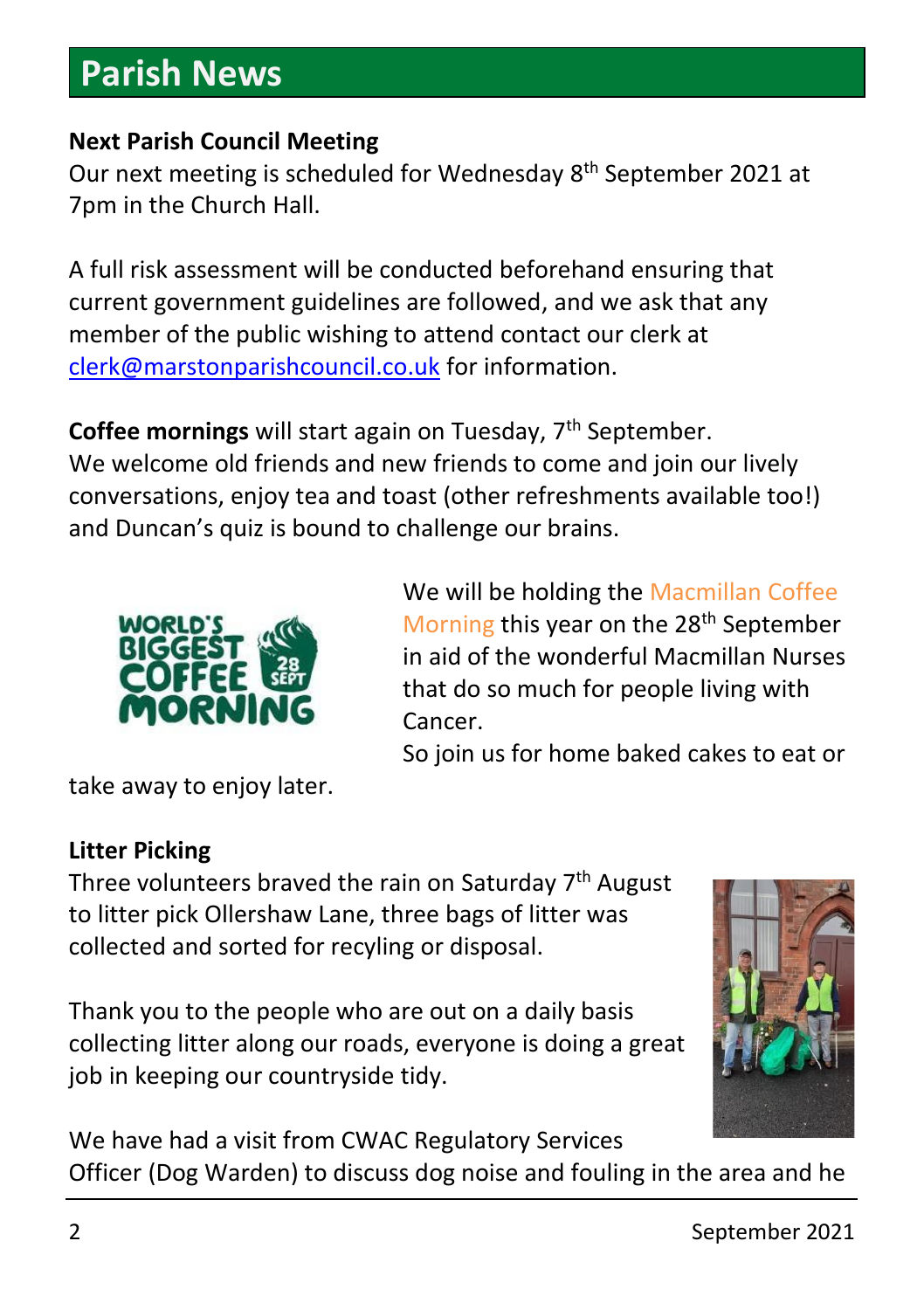has left dog poo bags with us. These are available from the Hall or from councillors if you would like a pack as a thank you for responsible dog ownership.

**Parking** in a Village is always an issue. Please can you be considerate to others when parking and remember to always allow space for emergency services to access all areas. People have experienced difficulties along pavements with parked cars, wheelie bins or overgrown hedges. Please ensure the pavement outside your property is clear, safe to walk along and there is room for pushchairs to get through.

#### **Heritage Fingerpost**

The Parish Council have instructed a specialist contractor to make the repairs to the fingerpost and the work will hopefully be completed sometime in September.

We asked if anyone had any old photographs of the fingerpost sign on the triangle and Linda Elliot came up with the following image:

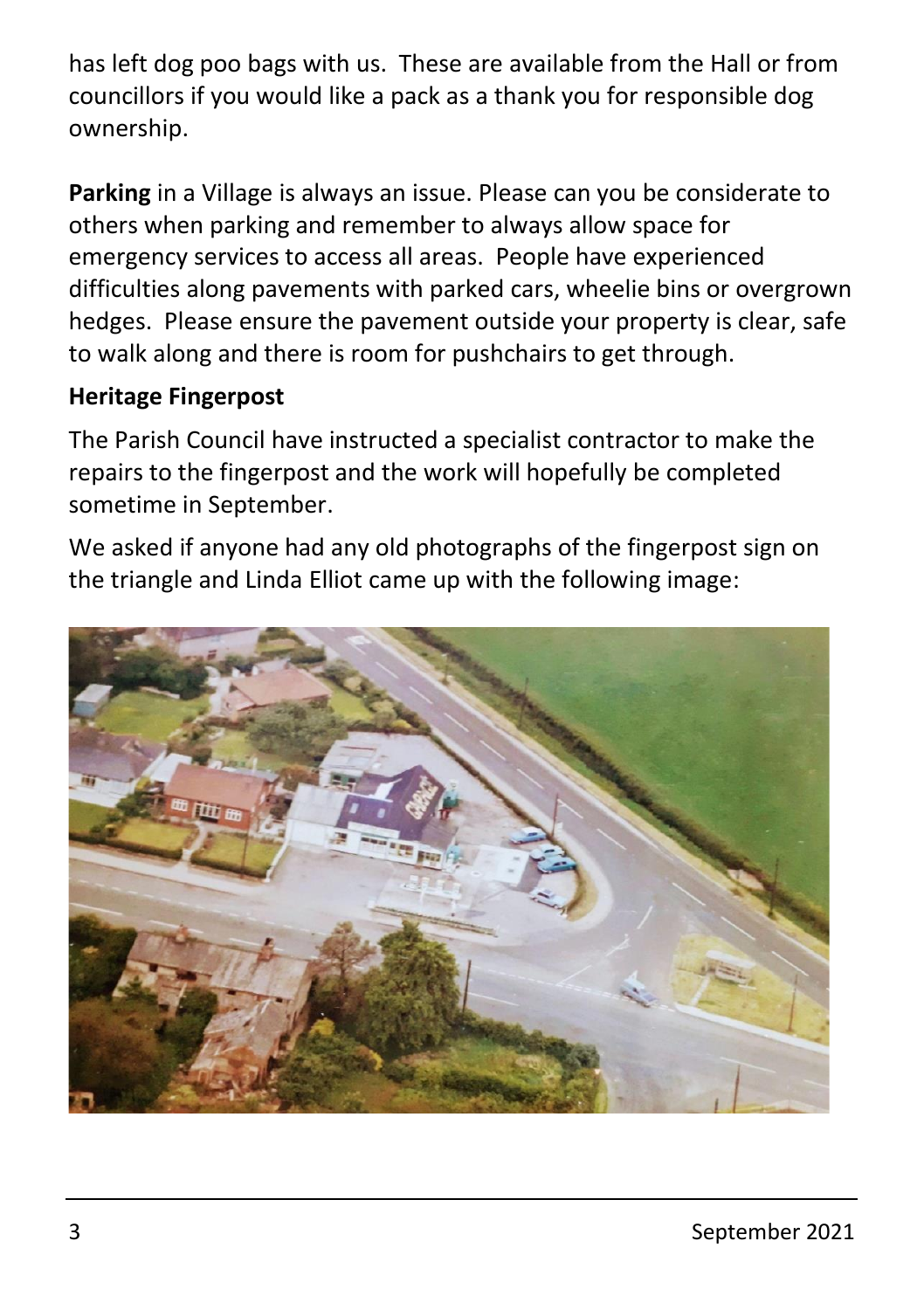This is how the triangle looked in years gone by with the bus shelter. Few people remember it but apparently it was knocked down by a passing lorry!

If anyone wants to try a "before" and "after" shot on their phones/cameras for posterity, then don't delay. We'd love to see your results.

#### **Higher Marston Play Area**

We have had numerous reports from residents about the state of the play area and have contacted CW&C numerous times and whilst some tidying up has been done, we know it isn't in an ideal state.

If you have concerns about the play area then join our voice and complain to CW&C and make a report at [https://www.cheshirewestandchester.gov.uk/residents/streets-and](https://www.cheshirewestandchester.gov.uk/residents/streets-and-open-spaces/grass-and-grounds-maintenance.aspx)[open-spaces/grass-and-grounds-maintenance.aspx](https://www.cheshirewestandchester.gov.uk/residents/streets-and-open-spaces/grass-and-grounds-maintenance.aspx) or give them a call on 0300 1238123.

The more we complain about it the quicker something will get done.

### Summary Minutes of Marston Parish Council Meeting of 14<sup>th</sup> July 2021

Two members of the public were present at the meeting to raise concerns and issues over traffic along Ollershaw Lane, particularly the increased volume of HGV's. A meeting is to be arranged with Highways to discuss the situation.

#### **Pickmere Working Group**

Councillors attended the latest meeting and advised that the landowners were amenable to trying to sort the issues out and that along with the distribution of cones to residents that the situation will be monitored. A further meeting has been scheduled for 20/9/21. The main focus was on putting up appropriate signage and temporary fencing around the jetty. The chair of Pickmere parish Council was keen to highlight the necessity of educating people in the responsible use of the lake and area.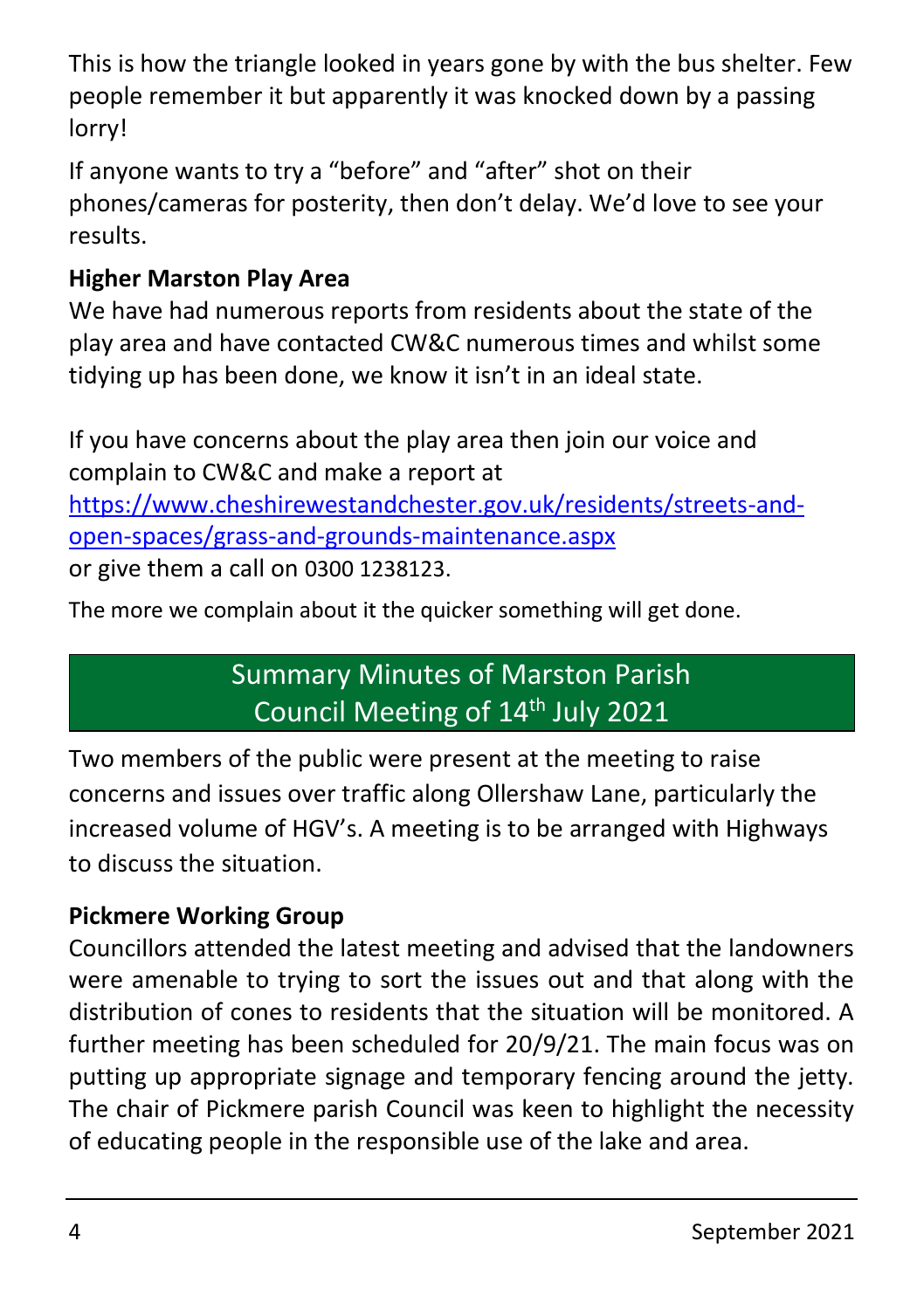## Quiz

A bit of a change this month from the usual quiz, something to get the grey matter working - *ANAGRAMS!* Good luck. I hope you all know your Geography!

#### **COUNTRY ANAGRAMS**

**1 IAPOTHIE. 2 KISAPTAN. 3 ERGIINA. 4 SHEDALNAGB. 5 SSURIA. 6 XCOIME. 7 NAPJA. 8 TULAPGOR. 9 PPPIIINLESH. 10 PGEYT. 11 TEINVAM. 12 RUTYEK. 13 NARI. 14 MANGYER. 15 AITHDANL. 16 TEDINU DOMGINK. 17 NACERF. 18 ANTANZIA. 19 LYATI. 20 THOUS CARIAF. 21 AYNEK. 22 OTHUS OEARK. 23 OOMICBAL. 24 IAPNS. 25 KISAPANT.**

#### **CAPITAL CITY ANAGRAMS**

**1 CCAAR. 2 ENTHAS. 3 NGAKBOK. 4 OWOSCM. 5 SLOO. 6 TOQIU. 7 GUPREA. 8 NONODL. 9 KIINSELH. 10 BULAK. 11 ISLONB. 12 MORE 13 ISRAP. 14 OCRIA . 15 UOESL. 16 YOKOT. 17 NNEAIV. 18 NOTNGIELWL . 19 SSSLERUB. 20 NLIERB.**

### Bits 'n' Bobs

#### **Gardening Jobs**

Keep Camelias and Rhododendrons well watered as they are now forming next year's flower buds and will drop them or make fewer if their roots are dry.

Tip mint out of pots and loosen a few of the white roots spiraling around the outside. Snip these off and lay them on the surface of a pot of compost and cover lightly. Keep watered, and you will soon have new plants to grow on your windowsill in winter when your outdoor plants have died down.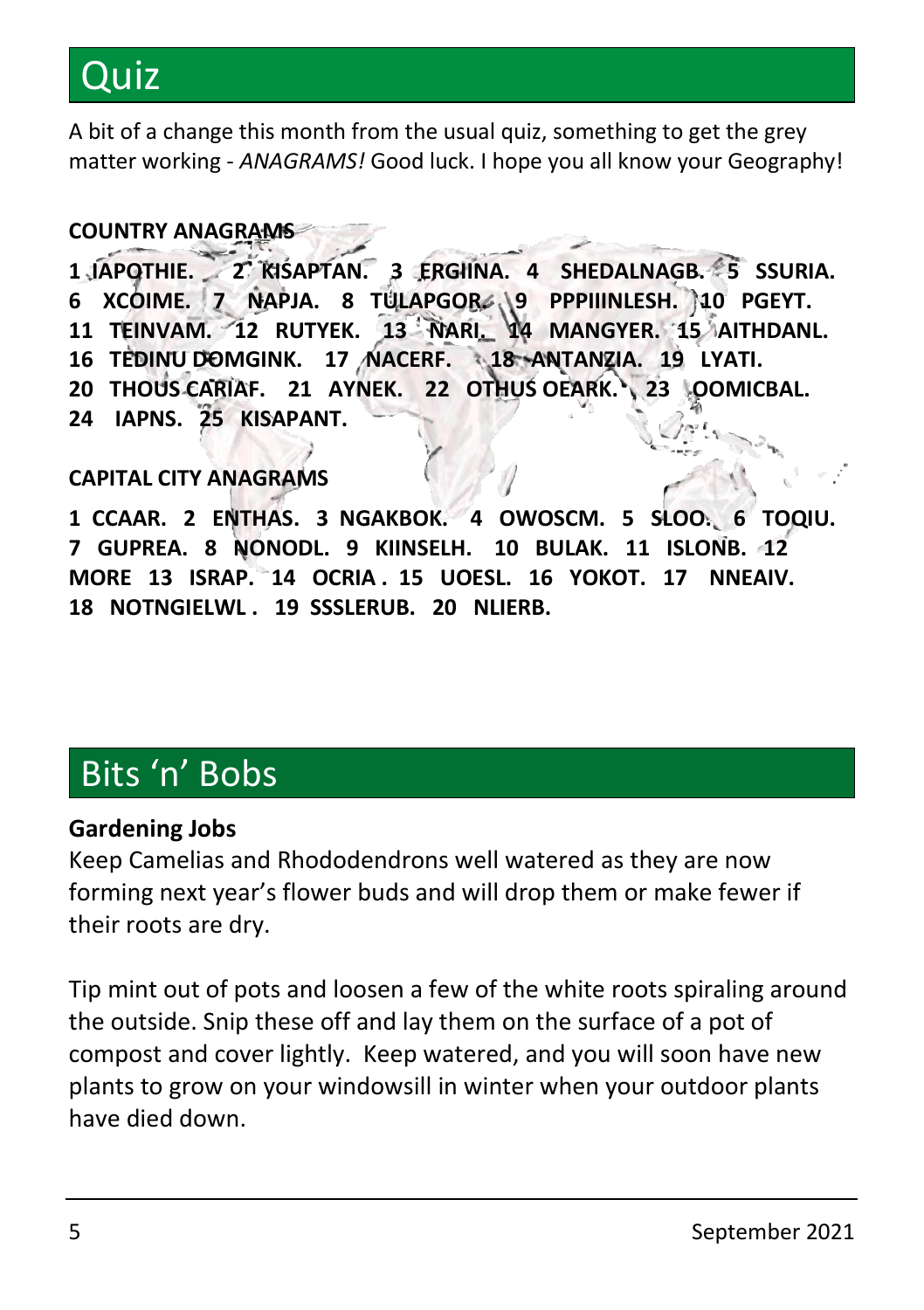Time for ripening tomatoes is running out. Count four trusses on each plant and cut off any above this (or six trusses if you are growing in a greenhouse or polytunnel), then cut off any leaves that are shading the remaining fruits.

Forcing bulbs for Christmas – you can plant out bulbs every couple of weeks throughout winter but if you want Christmas flowers here's the timetable:

15<sup>th</sup> -29<sup>th</sup> September – prepared Hyacinths, most need around 10 weeks in a cool dark place and then 3 weeks in the light. Bring then out of the dark when the shoots are a few cm's tall and you can see the embryonic flower within.

15 October –  $13<sup>th</sup>$  September – Hippeastrum, do not need a period of chilling or dark. Pot them into small pots, half the bulb above the soil level. Place on a cool sunny windowsill and turn as they grow.

 $17<sup>th</sup>$  November –  $11<sup>th</sup>$  December – Paperwhites, the easiest and quickest bulbs with beautifully scented, pale cream coloured flowers. Pot up, water and grow on a sunny windowsill.

#### **A Quick Self Crusting Quiche from Peggy Nixon**

Makes an 18cm quiche, serves 2-4

Ingredients: 4 Spring Onions sliced 1 tsp of oil 2 medium eggs ¼ tsp mustard powder Black / White / Cayenne pepper to taste 1 table spoon milk ( this is in addition to ther  $150$ ml –  $\frac{1}{2}$  pint below)  $40g$  (1  $\frac{1}{2}$  oz) plain flour ½ tsp baking powder 75g (3oz) Mature chedder cheese grated 150ml (1/2 pint) Milk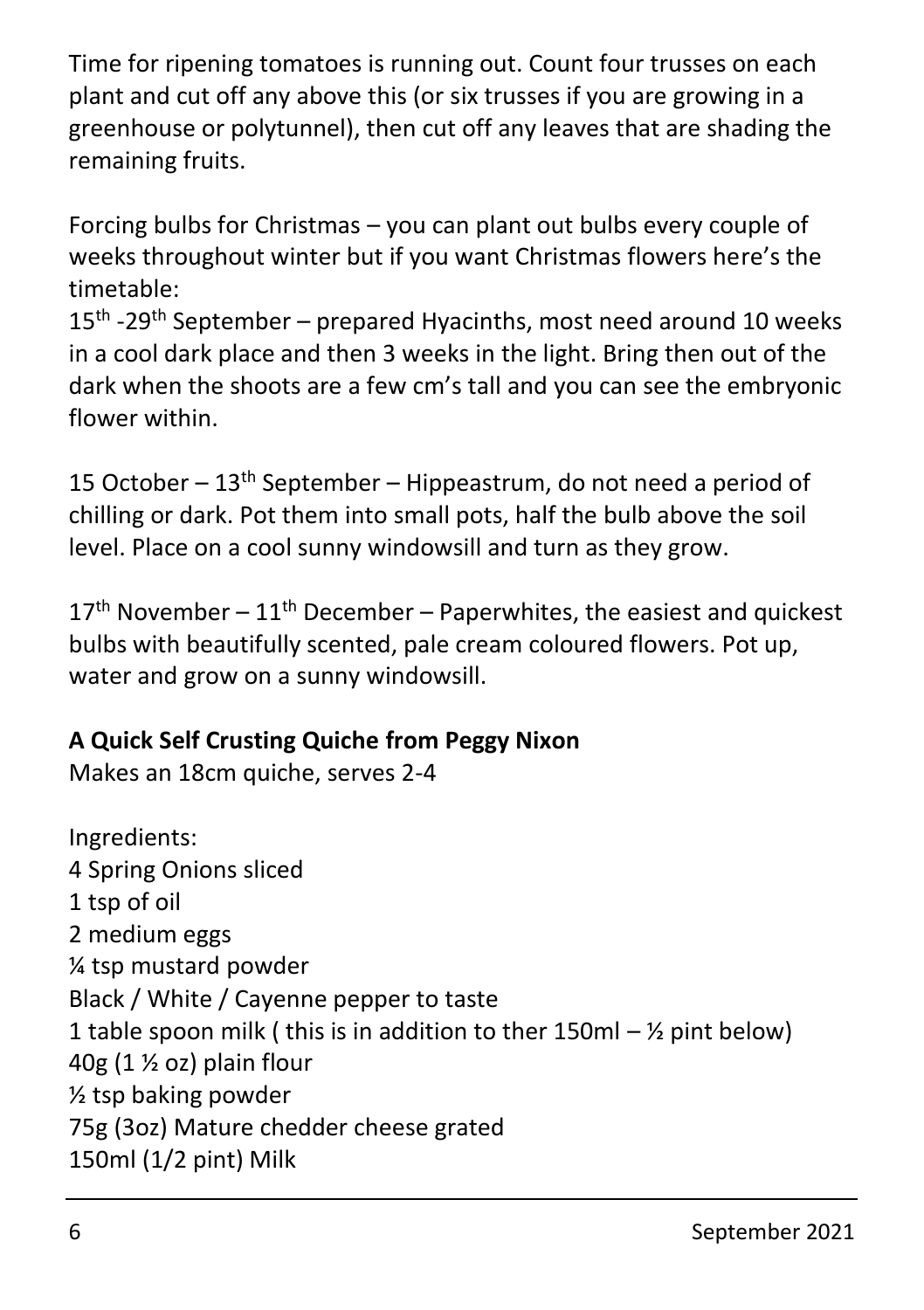Pre Heat oven to 190 C (170 fan) gas mark 5 Grease a 22cm - 9 inch flan / pie dish

Method:

Cook onions slowly in oil in a lidded pan till soft, drain on kitchen paper Whisk eggs and seasoning together in a large jug with the tablespoon of milk

Sieve flour and baking powder and gradually add this to the egg mix, whisking constantly add the 150ml milk.

Arrange the onions and 50g (2oz) over the bottom of the dish and pour egg mixture carefully over the top and scatter the rest of the cheese over top.

Bake for  $15 - 20$  minutes or until puffed and golden

Serve immediately for best results. It is also tasty cold.

#### ANSWERS to COUNTRY ANAGRAMS

1 ETHIOPIA 2 PAKISTAN 3 NIGERIA 4 BANGLADESH 5 RUSSIA 6 MEXICO 7 JAPAN 8 PORTUGAL 9 PHILIPPINES 10 EGYPT 11 VIETNAM 12 TURKEY 13 IRAN 14 GERMANY 15 THAILAND 16 UNITED KINGDOM 17 FRANCE 18 TANZANIA. 19 ITALY 20 SOUTH AFRICA 21 KENYA 22 SOUTH KOREA 23 COLOMBIA 24 SPAIN 25 PAKISTAN

#### ANSWERS to CAPITAL CITY ANAGRAMS

1 ACCRA. 2 ATHENS 3 BANGKOK 4 MOSCOW 5 OSLO 6 QUITO 7 PRAGUE 8 LONDON 9 HELSINKI 10 KABUL 11 LISBON 12 ROME 13 PARIS 14 CAIRO 15 SEOUL 16 TOKYO 17 VIENNA 18 WELLINGTON 19 BRUSSELS 20 BERLIN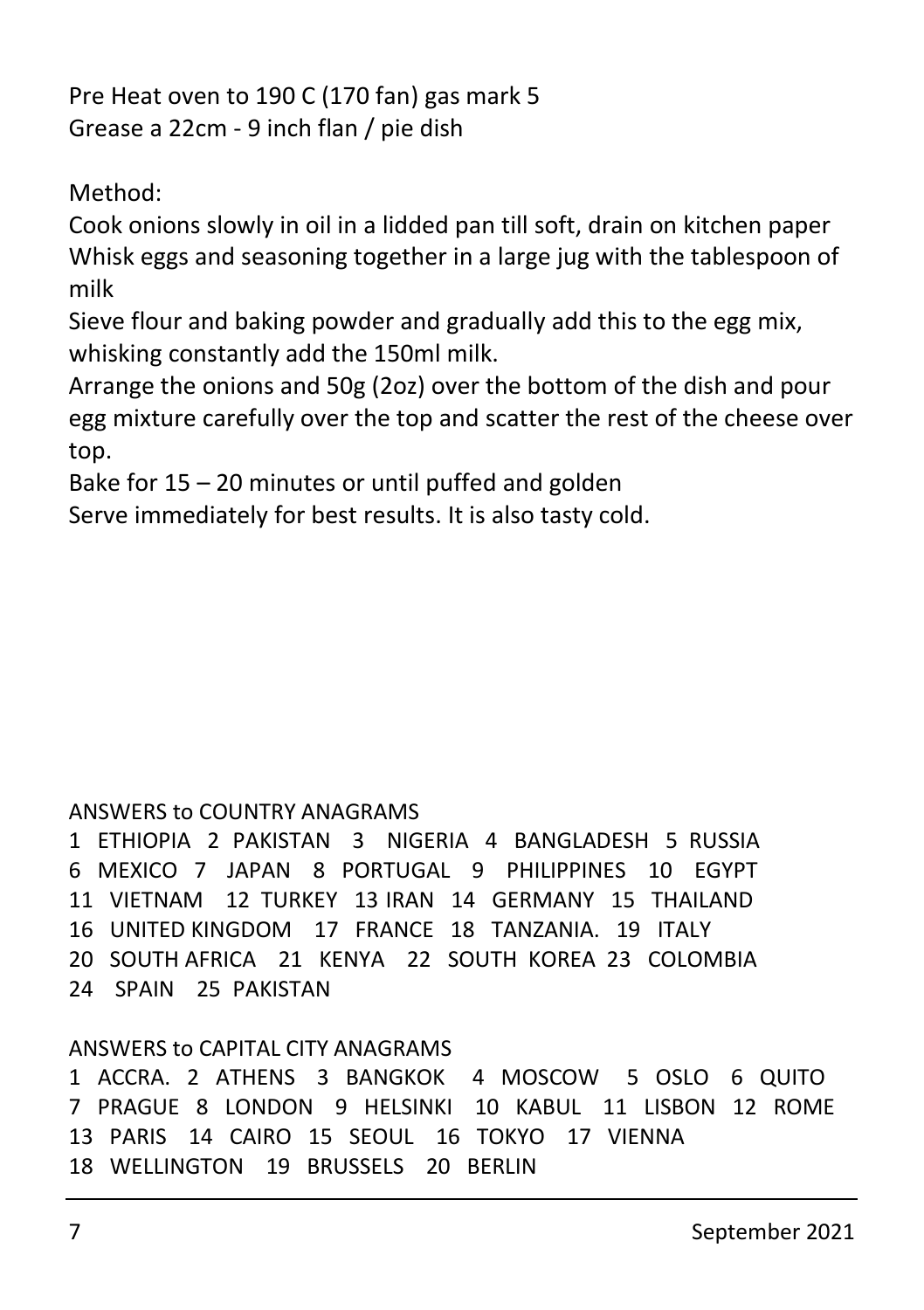### Parish Events

**Marston Village Front Gardens Competition** has been judged and won by Mr & Mrs P Evans from Juniper Close.

The garden has a nice variety of plants chosen to give colour all year round, including azalea, aubrietia, shasta daisy, hosta's, delphiniums's, crocosmia and bedding plants including cosmos, antirhynum, marigolds, dahlia's and lavender and roses for scent.





This year we decided to also award Silver, Bronze and Highly Commended prize certificates as every year there are so many gardens worthy of recognition.

Sliver Award went to Ms K Thornton of Marston lane for her beautiful cottage garden. Bronze Award to Ms G Clarke & Mr B Smaley of Fernlea Road for their well designed small garden and Highly Commended to Mrs S Blackburn of Cherry Mews for her imaginative and well presented garden of succulents and ornimental stone.



Well done to all our prize winners and as always it was a hard job to chose from so many worthy gardens around Marston.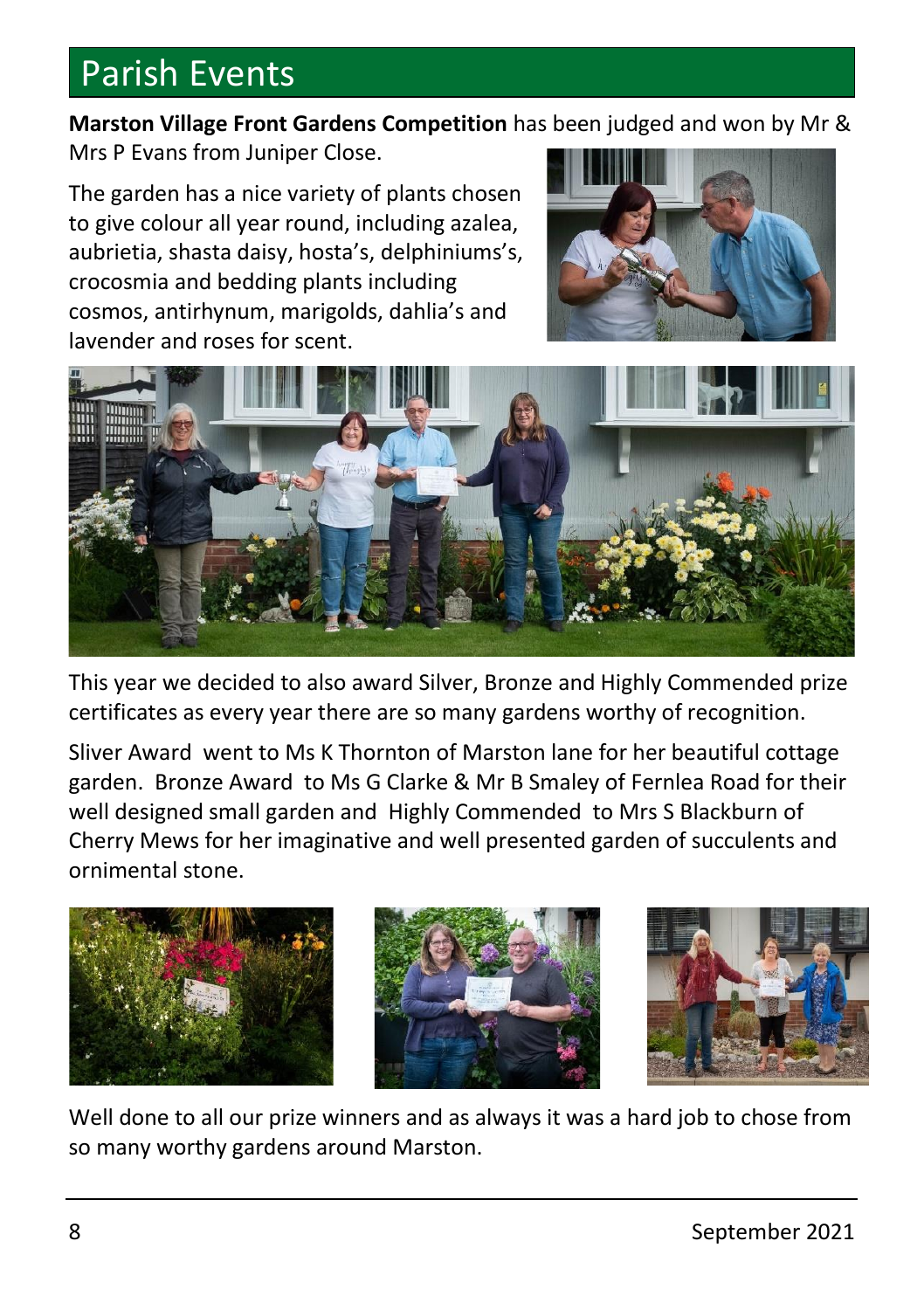### Response to the Coronavirus Pandemic

**COVID-19 Outbreak Board** meetings are still being held regularly to monitor the current situation. The general public can listen in and ask questions (once registered). Go to:

http://cmttpublic.cheshirewestandchester.gov.uk/mgCommitteeDetails.aspx?I D=1107 to register or look at meeting minutes/agendas and statistics.

#### ➢ **If you are in need of help**

You should ask:

- Family. Do you have family close at hand?
- A friendly neighbour?
- Marston Parish Community Support team
	- o Our contacts are below
- **Contact the CW&C Helpline on 0300 1237031** or www.cheshirewestandchester.gov.uk/covid

Some residents have problems with the supply of prescriptions or provisions when their regular supporters may be unavailable. In this case don't hesitate to use the support of your Marston Parish Community Support team.

#### **For those struggling financially**

The lockdown has faced many with financial difficulties. Those who may be struggling to pay bills please use the CW&C Helpline as above.

#### ➢ **If You're Struggling to Afford Food**

You may be able to get **food bank vouchers** but you will need a referral which you can obtain from:

- CW&C Help Scheme 0300 123 7065 9am 5pm
- Citizens Advice Bureau: CAB Helpline 0344 576 6111 or call Sean on 07894 238 963, from 9.30am to 4.30pm - weekdays.
- WCCAB Gaynor 07736 621235 or Sam 07596 338067, Monday Thursday 9am – 5pm, weekdays only.

#### ➢ **Other problems?**

Our volunteer team is here to help please don't hesitate to give us a ring and we'll be pleased to assist.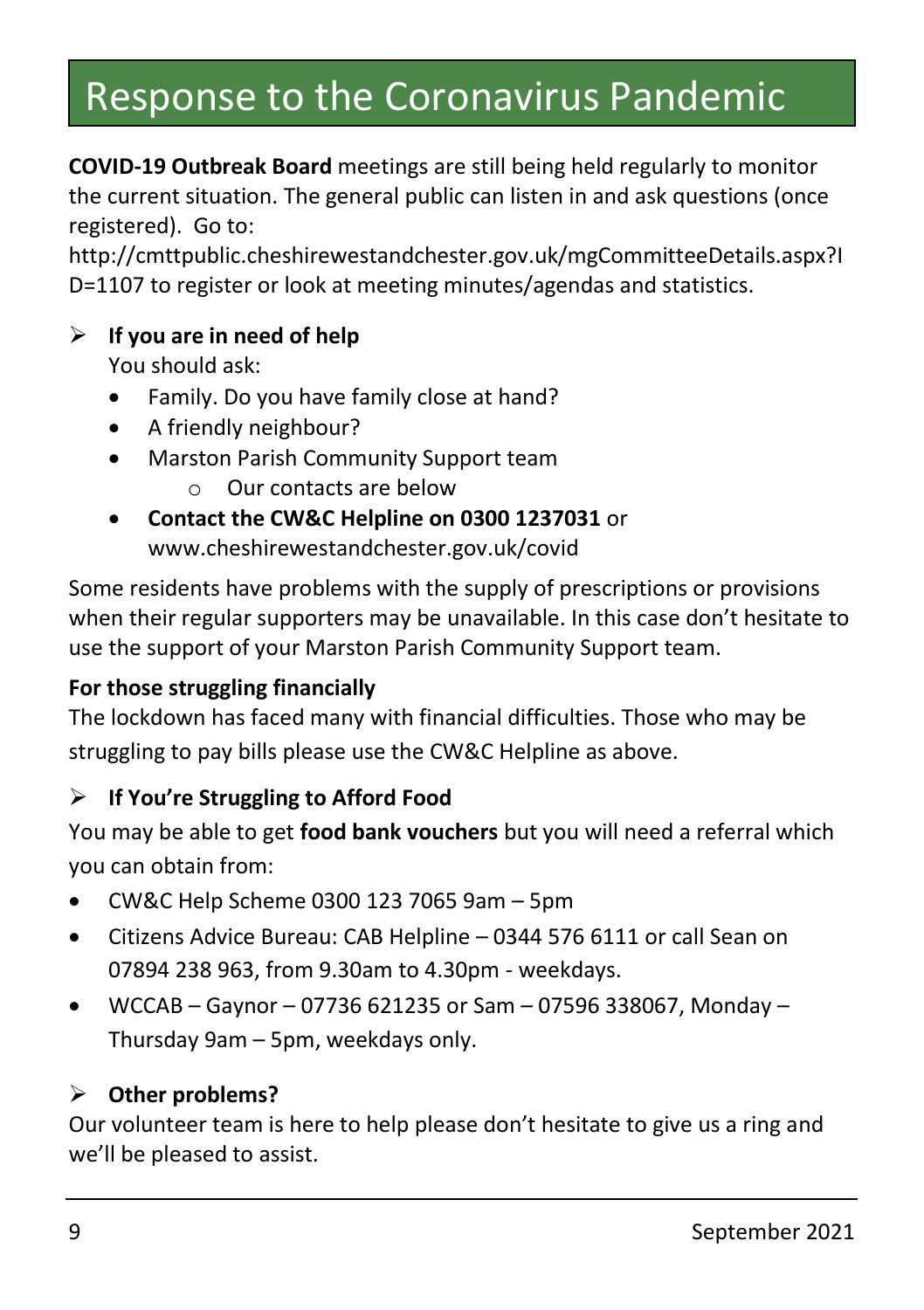### Useful Contacts

**CWAC Councillors Lynn Gibbon** 07581 226814 lynn.gibbon@cheshirewestandchester.gov.uk **Norman Wright** 01606 74788 norman.wright@cheshirewestandchester.gov.uk **Phil Marshall** 07917 171438 phil.marshall@cheshirewestandchester.gov.uk

| <b>Cheshire West and Chester Council</b>    |              |  |
|---------------------------------------------|--------------|--|
| Mon-Fri 81m-7pm and Sat 91m-12.30pm         |              |  |
| Online at www.cheshirewestandchester.gov.uk |              |  |
| General enquiries                           | 0300 1238123 |  |
| <b>Highways</b>                             | 0300 1237036 |  |
| <b>Street Scene</b>                         | 0300 1237026 |  |

| <b>PCSO Diana Wiggins PCSO20322</b>                 | diana.wiggins@cheshire.pnn.police.uk |
|-----------------------------------------------------|--------------------------------------|
| <b>Officer Terry Boyle PC4555</b>                   | terry.boyle@cheshire.pnn.police.uk   |
| Dial 101 in a non-emergency and 999 in an emergency |                                      |

**Ester McVey – your local MP** Telephone: 01625 529922

**Marston Parish Council** cannot be held responsible for any errors, misprints or opinions stated in this publication. The views expressed by the contributors are their own and not necessarily the views of the parish council.

#### **Your Contributions and ideas are welcomed!**

We are always grateful for ideas and articles from any of our readers . Just send them through to the clerk or any one of the councillors

Further information on Parish matters can be found on *marstonparishcouncil.co.uk* Back copies of the *Marston Murmurs newsletters* are also on this website. For Facebook see: **Facebook/marstonparishcouncil**

Those who wish an electronic copy email info@marstonparishcouncil.co.uk.